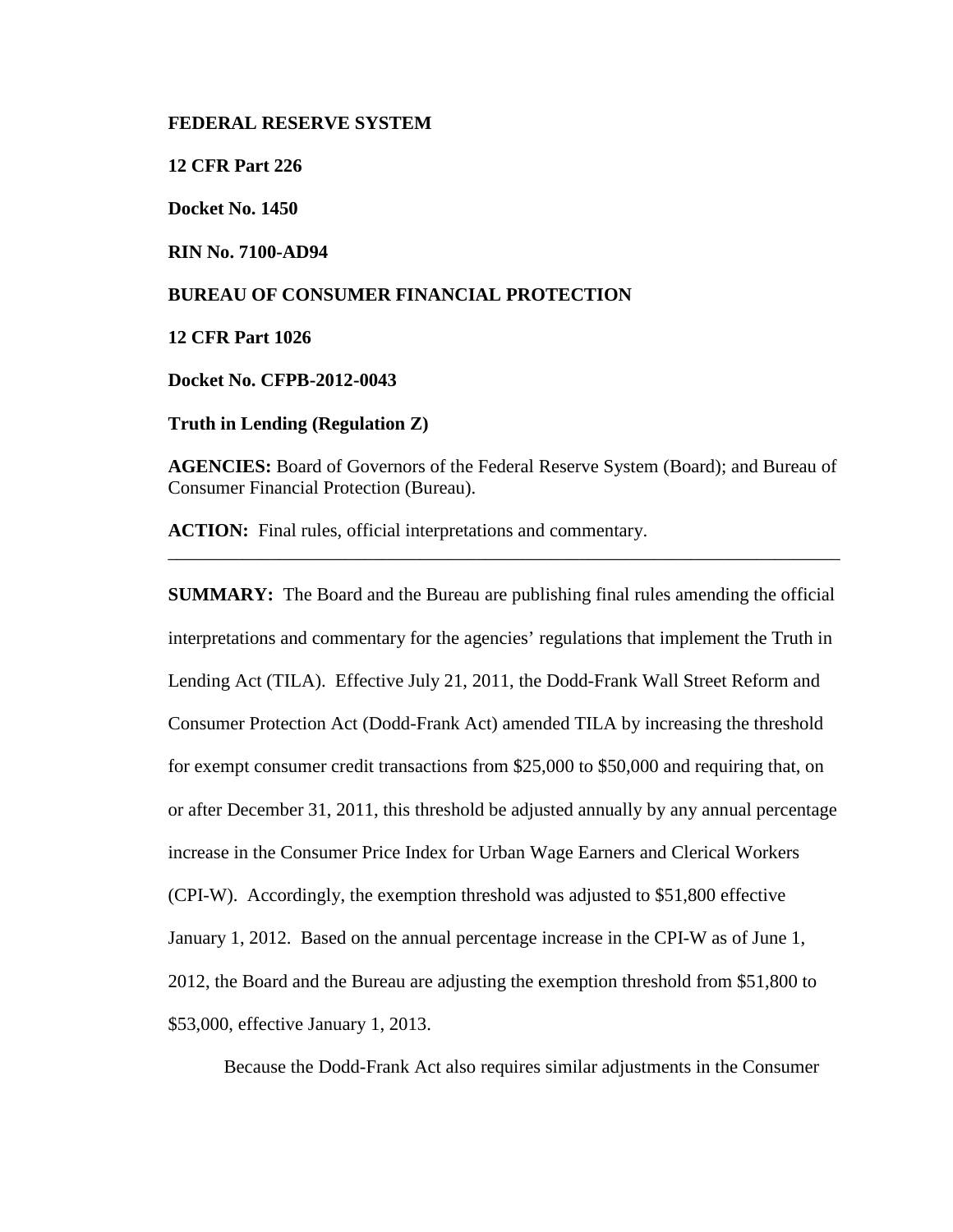Leasing Act's threshold for exempt consumer leases, the Board and the Bureau are making similar amendments to each of their respective regulations implementing the Consumer Leasing Act elsewhere in the *Federal Register*.

**DATES:** This final rule is effective January 1, 2013.

**FOR FURTHER INFORMATION CONTACT:** *Board:* Vivian W. Wong, Counsel, Division of Consumer and Community Affairs, Board of Governors of the Federal Reserve System, at (202) 452-3667; for users of Telecommunications Device for the Deaf (TDD) only, contact (202) 263-4869.

*Bureau:* David Friend, Counsel, Office of Regulations, Bureau of Consumer Financial Protection, at (202) 435-7700.

## **SUPPLEMENTARY INFORMATION:**

#### **I. Background**

<span id="page-1-2"></span>The Dodd-Frank Wall Street Reform and Consumer Protection Act of 2010 (Dodd-Frank Act) increased the threshold in the Truth in Lending Act (TILA) for exempt consumer credit transactions<sup>[1](#page-0-0)</sup> from \$[2](#page-1-0)5,000 to \$50,000, effective July 21, 2011.<sup>2</sup> In addition, the Dodd-Frank Act requires that this threshold be adjusted annually for inflation by the annual percentage increase in the Consumer Price Index for Urban Wage Earners and Clerical Workers (CPI-W), as published by the Bureau of Labor Statistics. In April 2011, the Board issued a final rule amending Regulation Z (which implements TILA) consistent with these provisions of the Dodd-Frank Act.<sup>[3](#page-1-1)</sup>

 $<sup>1</sup>$  Although consumer credit transactions above the threshold are generally exempt, loans secured by real</sup> property or by personal property used or expected to be used as the principal dwelling of a consumer and private education loans are covered by TILA regardless of the loan amount. *See* 12 CFR 226.3(b)(1)(i) and 12 CFR 1026.3(b)(1)(i).

<span id="page-1-0"></span><sup>&</sup>lt;sup>2</sup> Pub. L. No. 111-203 § 1100E, 124 Stat. 1376 (2010).<br><sup>3</sup> 76 FR 18354 (Apr. 4, 2011).

<span id="page-1-1"></span>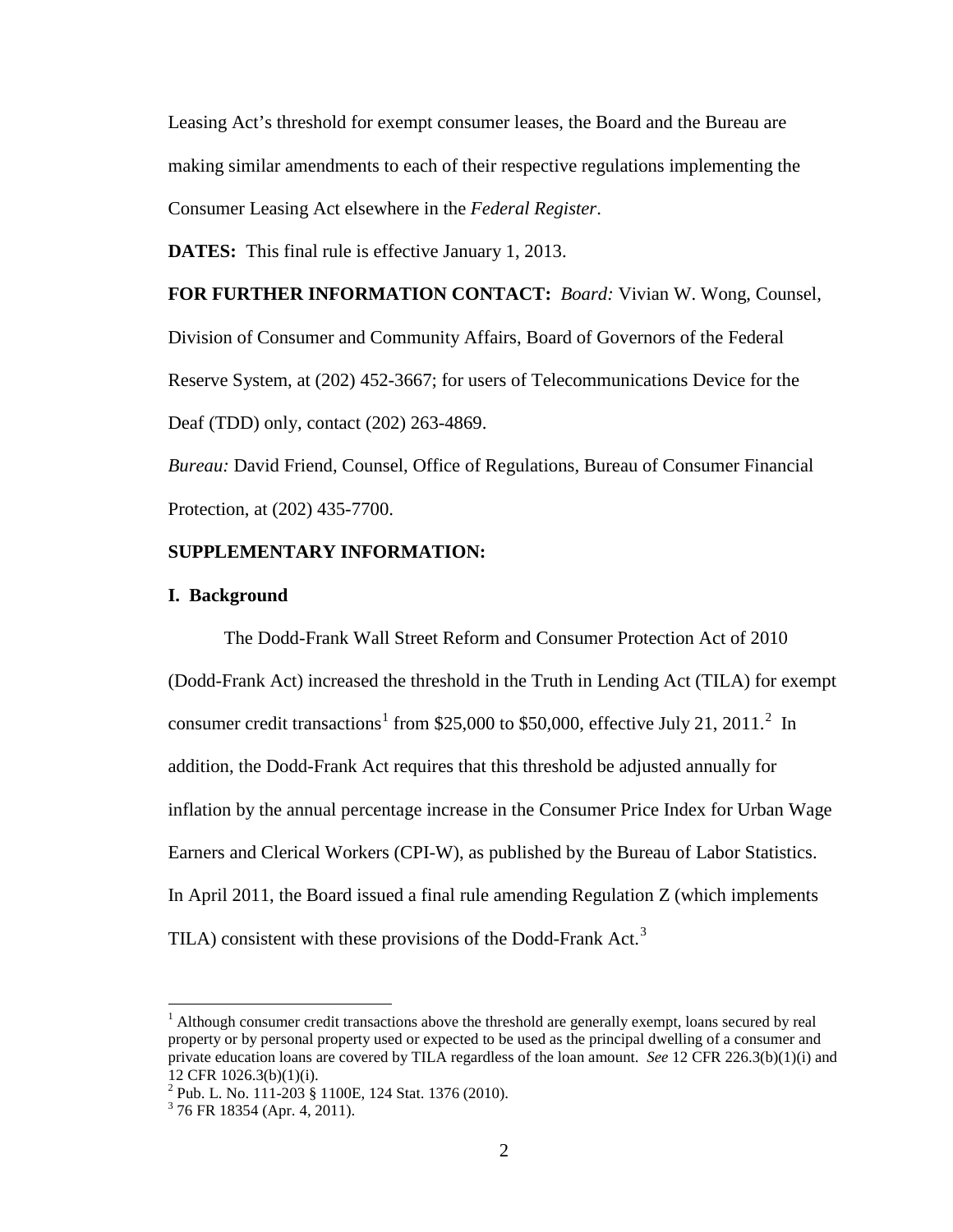Title X of the Dodd-Frank Act transferred rulemaking authority for a number of consumer financial protection laws from the Board to the Bureau, effective July 21, 2011. In connection with this transfer of rulemaking authority, the Bureau issued its own Regulation Z implementing TILA in an interim final rule, 12 CFR part 1026 (Bureau Interim Final Rule).<sup>[4](#page-1-2)</sup> The Bureau Interim Final Rule substantially duplicated the Board's Regulation Z, including the revisions to the threshold for exempt transactions made by the Board in April 2011. Although the Bureau has the authority to issue rules to implement TILA for most entities, the Board retains authority to issue rules under TILA for certain motor vehicle dealers covered by section 1029(a) of the Dodd-Frank Act, and the Board's Regulation Z continues to apply to those entities.<sup>[5](#page-2-0)</sup>

Section  $226.3(b)(1)(ii)$  of the Board's Regulation Z and § 1026.3(b)(1)(ii) of the Bureau's Regulation Z, and their accompanying commentaries, provide that the exemption threshold will be adjusted annually effective January 1 of each year based on any annual percentage increase in the CPI-W that was in effect on the preceding June 1. Any increase in the threshold amount will be rounded to the nearest \$100 increment. For example, if the annual percentage increase in the CPI-W would result in a \$950 increase

<sup>4</sup> 76 FR 79768 (Dec. 22, 2011).

<span id="page-2-0"></span> $<sup>5</sup>$  Section 1029(a) of the Dodd-Frank Act states: "Except as permitted in subsection (b), the Bureau may not</sup> exercise any rulemaking, supervisory, enforcement, or any other authority \* \* \* over a motor vehicle dealer that is predominantly engaged in the sale and servicing of motor vehicles, the leasing and servicing of motor vehicles, or both." 12 U.S.C. 5519(a). Section 1029(b) of the Dodd-Frank Act states: "Subsection (a) shall not apply to any person, to the extent that such person (1) provides consumers with any services related to residential or commercial mortgages or self-financing transactions involving real property; (2) operates a line of business (A) that involves the extension of retail credit or retail leases involving motor vehicles; and (B) in which (i) the extension of retail credit or retail leases are provided directly to consumers; and (ii) the contract governing such extension of retail credit or retail leases is not routinely assigned to an unaffiliated third party finance or leasing source; or (3) offers or provides a consumer financial product or service not involving or related to the sale, financing, leasing, rental, repair, refurbishment, maintenance, or other servicing of motor vehicles, motor vehicle parts, or any related or ancillary product or service." 12 U.S.C. 5519(b).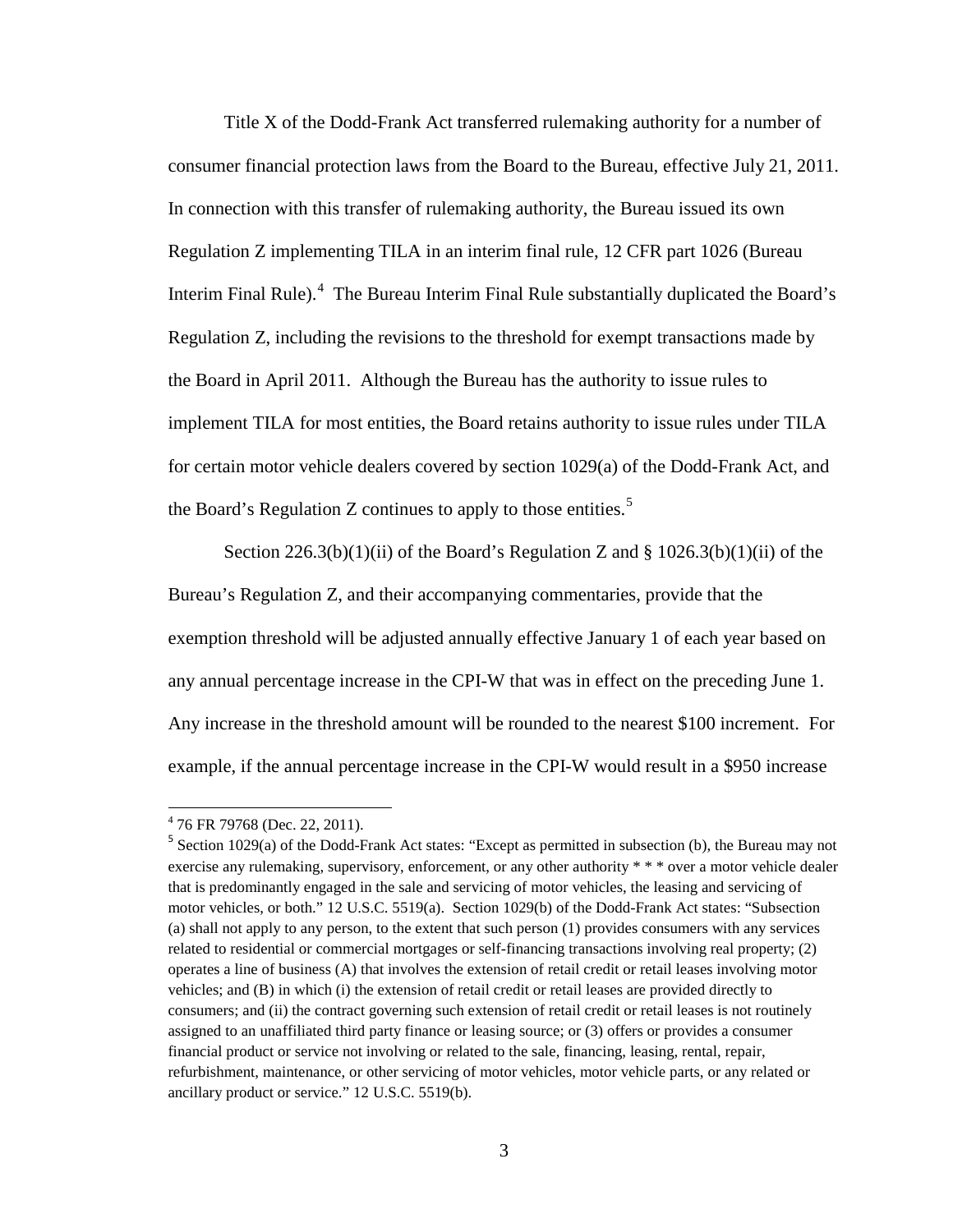in the threshold amount, the threshold amount will be increased by \$1,000. However, if the annual percentage increase in the CPI-W would result in a \$949 increase in the threshold amount, the threshold amount will be increased by \$900. *See* comments 3(b)-1 in Supplements I of 12 CFR part 226 and 12 CFR part 1026.

## **II. Adjustment and Commentary Revision**

Effective January 1, 2013, the adjusted exemption threshold amount is \$53,000. This adjustment is based on the CPI-W index in effect on June 1, 2012, which was reported on May 15, 2012. The Bureau of Labor Statistics publishes consumer-based indices monthly, but does not report a CPI change on June 1; adjustments are reported in the middle of the month. The CPI-W is a subset of the CPI-U index (based on all urban consumers) and represents approximately 28 percent of the U.S. population. The adjustment reflects a 2.4 percent increase in the CPI-W from April 2011 to April 2012 and is rounded to the nearest \$100 increment. Accordingly, the Board and the Bureau are revising the commentaries to their respective regulations to add new subparagraph 3(b)- 1.iv to state that, from January 1, 2013 through December 31, 2013, the threshold amount is \$53,000. These revisions are effective January 1, 2013.

#### **III. Administrative Law Matters**

### *Administrative Procedure Act*

Under the Administrative Procedure Act, notice and opportunity for public comment are not required if the Board and the Bureau find that notice and public comment are impracticable, unnecessary, or contrary to the public interest. 5 U.S.C. 553(b)(B). This annual adjustment is required by statute. The amendment in this notice is technical and non-discretionary, and it applies the method previously established in the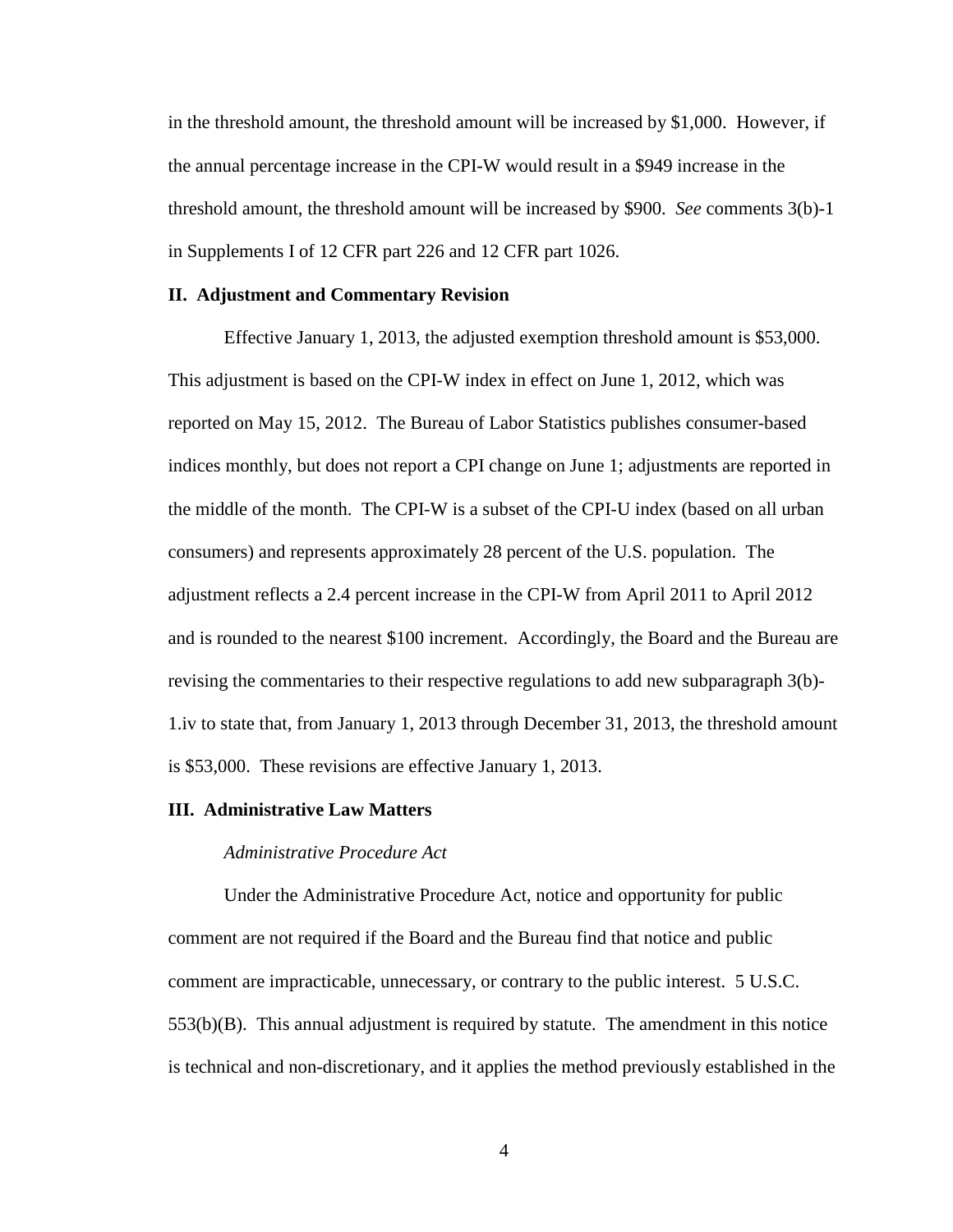agencies' regulations for determining adjustments to the exemption threshold. For these reasons, the Board and the Bureau have determined that publishing a notice of proposed rulemaking and providing opportunity for public comment are unnecessary. Therefore, the amendments are adopted in final form.

## *Regulatory Flexibility Act*

The Regulatory Flexibility Act (RFA) does not apply to a rulemaking where a general notice of proposed rulemaking is not required. 5 U.S.C. 603 and 604. As noted previously, the agencies have determined that it is unnecessary to publish a general notice of proposed rulemaking for this joint final rule. Accordingly, the RFA's requirements relating to an initial and final regulatory flexibility analysis do not apply.

#### *Paperwork Reduction Act*

In accordance with the Paperwork Reduction Act of 1995 (44 U.S.C. 3506; 5 CFR 1320), the agencies reviewed this final rule. No collections of information pursuant to the Paperwork Reduction Act are contained in the final rule.

#### **List of Subjects**

## *12 CFR Part 226*

Advertising, Consumer protection, Federal Reserve System, Reporting and recordkeeping requirements, Truth in Lending.

#### *12 CFR Part 1026*

Advertising, Consumer protection, Credit, Credit unions, Mortgages, National banks, Reporting and recordkeeping requirements, Savings associations, Truth in lending.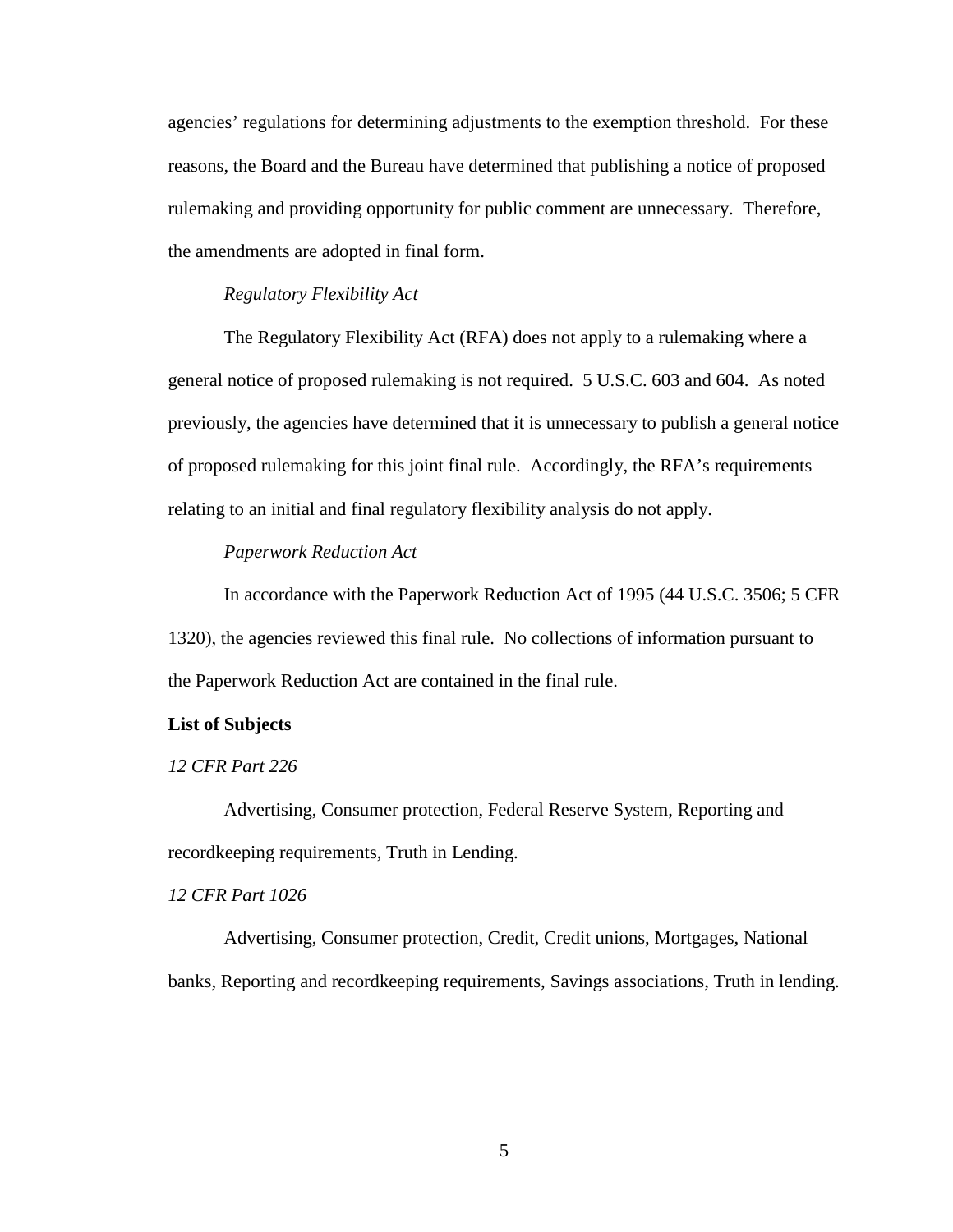## **BOARD OF GOVERNORS OF THE FEDERAL RESERVE SYSTEM**

# **Text of Final Revisions**

For the reasons set forth in the preamble, the Board amends Regulation Z, 12 CFR part 226, as set forth below:

# **PART 226—TRUTH IN LENDING (REGULATION Z)**

1. The authority citation for part 226 continues to read as follows:

**Authority:** 12 U.S.C. 3806; 15 U.S.C. 1604, 1637(c)(5), and 1639(l); Pub. L.

No. 111-24 § 2, 123 Stat. 1734; Pub. L. No. 111-203, 124 Stat. 1376.

2. In Supplement I to part 226, under *Section 226.3—Exempt Transactions*, under *3(b) Credit over applicable threshold amount*, new paragraph 1.iv is added to read as follows:

## **Supplement I to Part 226—Official Staff Interpretations**

\* \* \* \* \*

SUBPART A—GENERAL

\* \* \* \* \*

*Section 226.3—Exempt Transactions*

\* \* \* \* \*

*3(b) Credit over applicable threshold amount.* 

1. *Threshold amount.* \* \* \*

iv. From January 1, 2013 through December 31, 2013, the threshold amount is \$53,000.

\* \* \* \* \*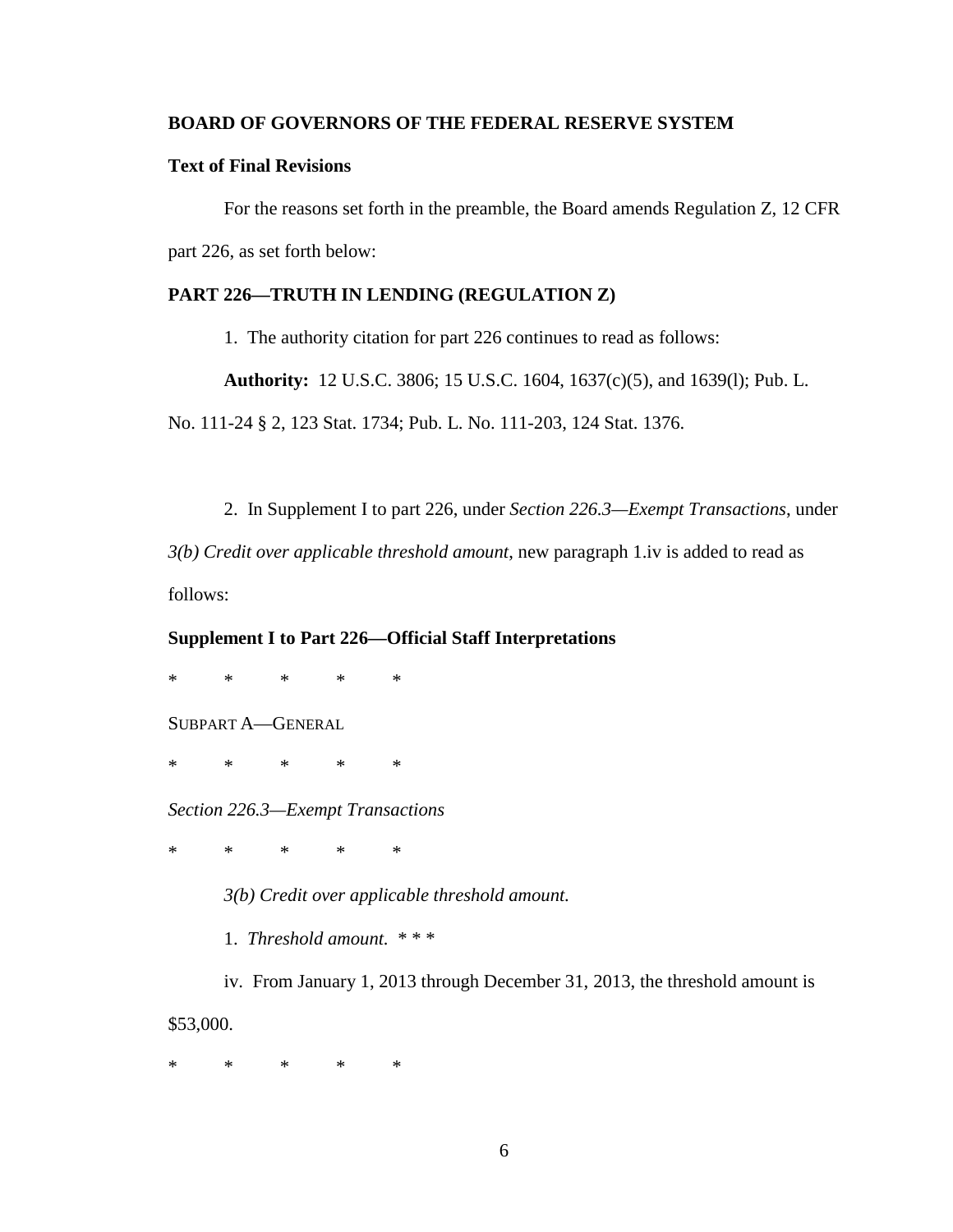# **BUREAU OF CONSUMER FINANCIAL PROTECTION**

## **Authority and Issuance**

For the reasons set forth in the preamble, the Bureau amends Regulation Z, 12

CFR part 1026, as set forth below:

# **PART 1026—TRUTH IN LENDING (REGULATION Z)**

1. The authority citation for part 1026 is revised to read as follows:

**Authority:** 12 U.S.C. 2601, 2603-2605, 2607, 2609, 2617, 5511, 5512, 5532, 5581; 15 U.S.C. 1601 et seq.

2. In Supplement I to part 1026, under *Section 1026.3—Exempt Transactions*,

under *3(b) Credit over applicable threshold amount*, new paragraph 1.iv is added to read as follows:

#### **Supplement I to Part 1026—Official Interpretations**

\* \* \* \* \*

SUBPART A—GENERAL

\* \* \* \* \*

*Section 1026.3—Exempt Transactions*

\* \* \* \* \*

*3(b) Credit over applicable threshold amount.* 

1. *Threshold amount.* \* \* \*

iv. From January 1, 2013 through December 31, 2013, the threshold amount is \$53,000.

\* \* \* \* \*